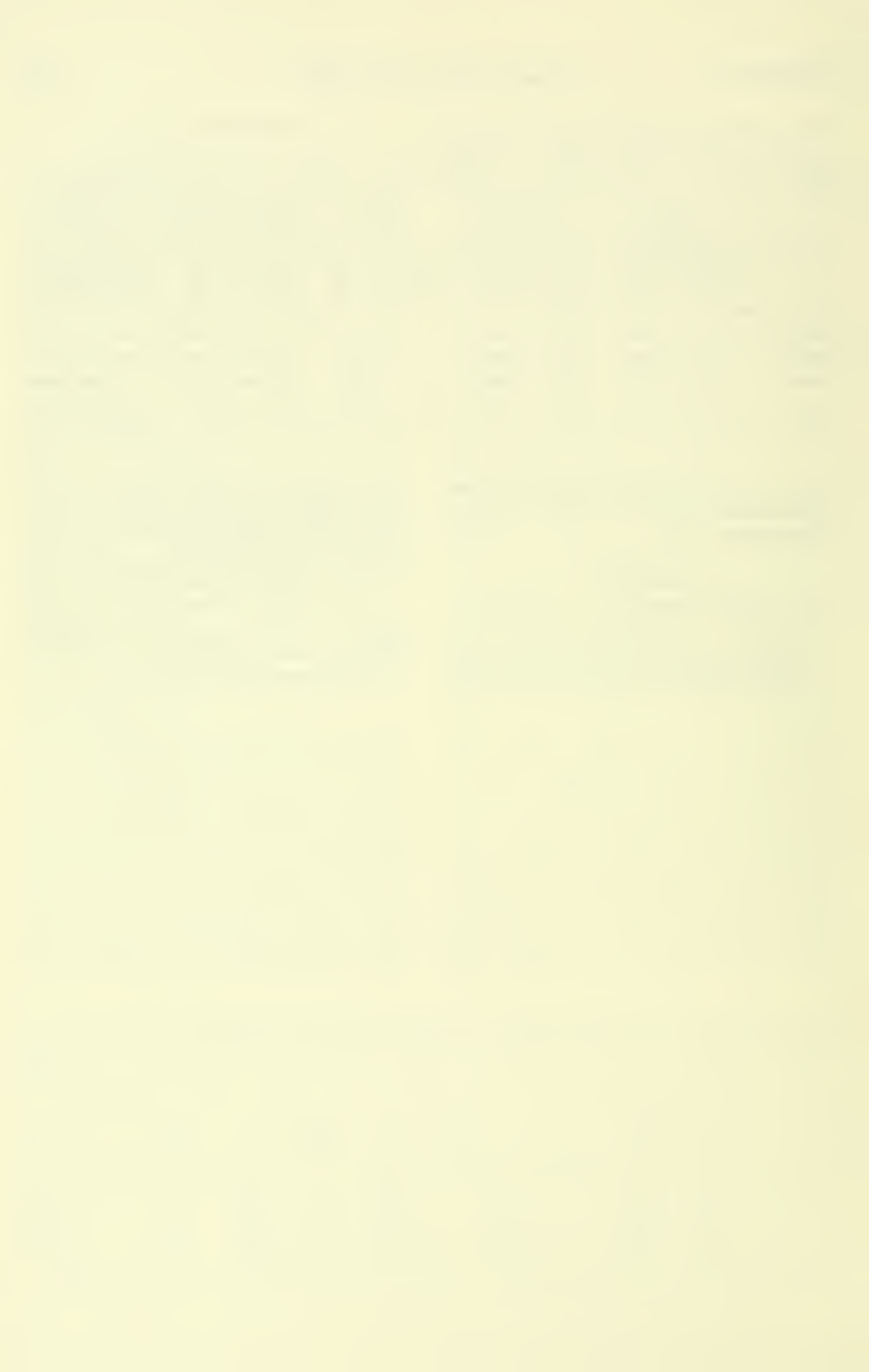#### NOTICE TO CONTRIBUTORS

Original manuscripts in English pertaining to the biological natural history of western North America and intended for publication in the Great Basin Naturalist should be di rected to Brigham Young University, Stephen L. Wood, Editor, Great Basin Naturalist, Provo, Utah 84602. Those intended for the Great Basin Naturalist Memoirs should be similarly directed, but these manuscripts are not encumbered by a geographical restriction.

Manuscripts. Two copies of manuscripts are required. They should be typewritten, double spaced throughout on one side of the paper, with margins of at least one inch on all sides. Use <sup>a</sup> recent issue of either journal as <sup>a</sup> format, and the Council of Biology Editors Style Manual, Third Edition (AIBS 1972) in preparing the manuscript. An abstract, about 3 percent as long as the text, but not exceeding 200 words, written in accordance with Biological Abstracts guidelines, should precede the introductory paragraph of each article. Authors may recommend one or two reviewers for their article. All manuscripts re ceive a critical peer review by specialists in the subject area of the manuscript under consideration.

Manuscripts that are accepted and that are less than 100 printed pages in length will automatically be assigned to the Great Basin Naturalist. Those manuscripts larger than 100 printed pages in length will be considered for the Memoirs series.

Illustrations and Tables. All illustrations and tables should be made with a view toward having them appear within the limits of the printed page. Illustrations that form part of an article should accompany the manuscript. Illustrations should be prepared for reduction by the printer to either a single-column (2 5/8 inches) or double-column (5 1/2 inches) width, with the length not exceeding 7 1/2 inches.

Costs Borne by Contributor. Contributors to the Great Basin Naturalist should be pre pared to donate from \$10 to \$30 per printed page toward publication of their article (in addition to reprint costs outlined in the schedule below). Authors publishing in the Great Basin Naturalist Memoirs may be expected to contribute \$35 per printed page in addition to the cost of printed copies they purchase. No printed copies are furnished free of charge. A price list for reprints and an order form are sent with the galley proof to contributors.

#### Reprint Schedule of the Great Basin Naturalist

|            | 2 pp. | 4 pp. | 6 pp. | 8 pp.  | $10$ pp. | $12$ pp. | Each       |
|------------|-------|-------|-------|--------|----------|----------|------------|
| 100 copies | \$20  | \$24  | \$28  | $\$32$ | \$36     | \$40     | additional |
| 200 copies | 28    | 32    | 36    | 40     | 44       | 48       | 2 pp.      |
| 300 copies | 36    | 40    | 44    | 48     | 52       | 56       | \$4        |

#### **Great Basin Naturalist Memoirs**

No. 1 The birds of Utah. By C. L. Hayward, C. Cottam, A. M. Woodburry, H. H. Frost. \$10.

No. 2 Intermountain biogeography: A symposium. By K. T. Harper, J. L. Reveal, et al. \$15.